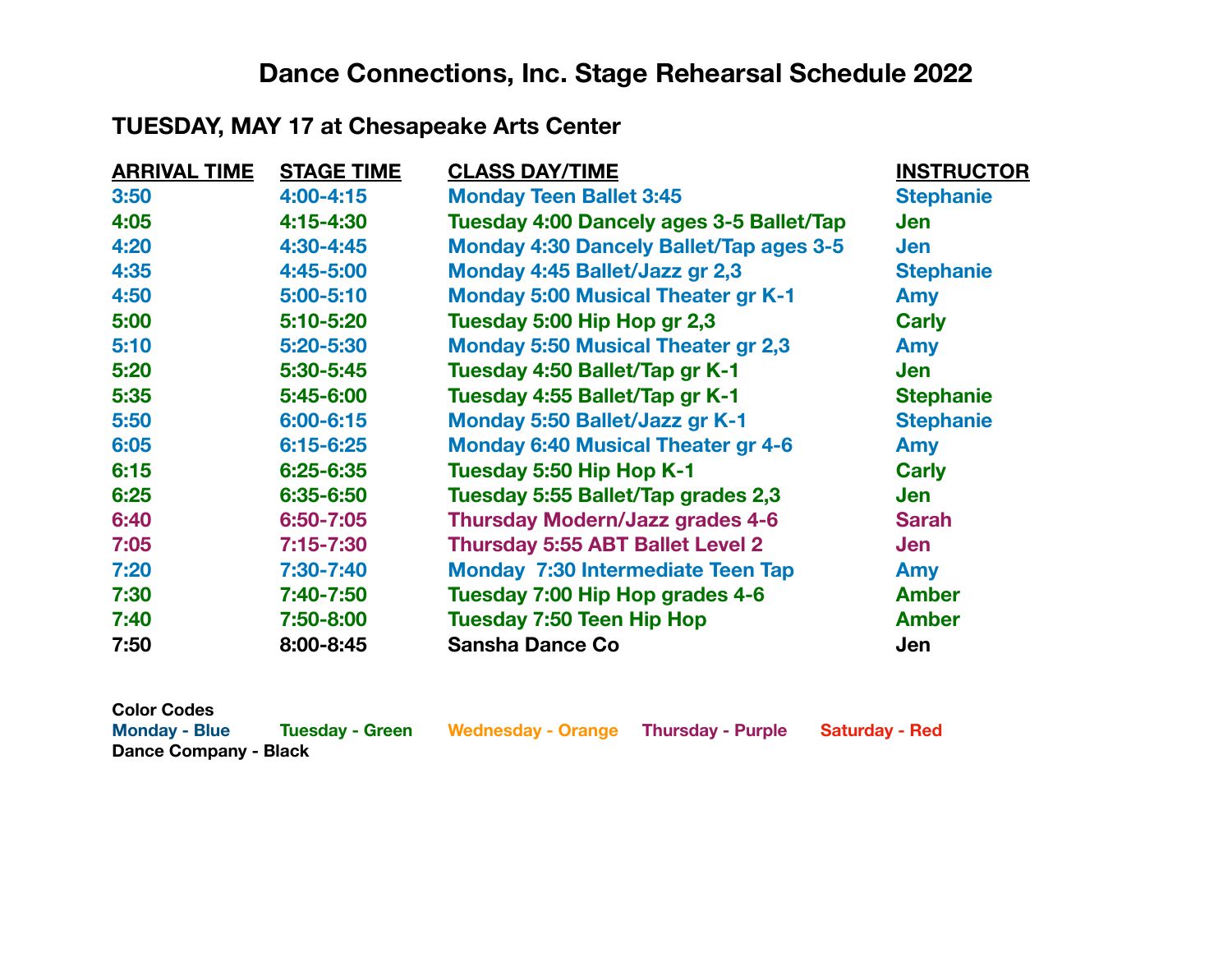# **Dance Connections, Inc. Stage Rehearsal Schedule 2022**

### **WEDNESDAY, MAY 18 at Chesapeake Arts Center**

| <b>ARRIVAL TIME</b> | <b>STAGE TIME</b> | <b>CLASS DAY/TIME</b>                         | <b>INSTRUCTOR</b> |
|---------------------|-------------------|-----------------------------------------------|-------------------|
| 3:35                | $3:45 - 4:00$     | Monday 1:45 Ballet/Tap ages 3-5               | <b>Bethany</b>    |
| 3:50                | $4:00 - 4:15$     | Tuesday 10:00 Ballet/Tap ages 3-5             | <b>Bethany</b>    |
| 4:05                | 4:15-4:30         | Tuesday 10:50 Ballet/Jazz ages 3-5            | <b>Bethany</b>    |
| 4:20                | 4:30-4:45         | Monday 10:50 Ballet/Tap ages 3-5              | <b>Bethany</b>    |
| 4:35                | 4:45-5:00         | Saturday 10:55 Ballet/Tap ages 3,4            | <b>Sarah</b>      |
| 4:50                | $5:00 - 5:15$     | Saturday 10:10 Ballet/Tap ages 4,5            | <b>Olivia</b>     |
| 5:05                | 5:15-5:30         | Saturday 12:20 Ballet/Tap ages 3-5            | <b>Stephanie</b>  |
| 5:20                | 5:30-5:45         | Saturday 9:00 Ballet/Tap ages 3-5             | <b>Sarah</b>      |
| 5:35                | 5:45-6:00         | Saturday 11:00 Ballet/Jazz gr K-1             | <b>Olivia</b>     |
| 5:50                | $6:00 - 6:15$     | Saturday 9:05 Ballet/Tap gr K-1               | <b>Olivia</b>     |
| 6:05                | 6:15-6:30         | <b>Wednesday 5:00 Ballet/Tap grads K-1</b>    | <b>Stephanie</b>  |
| 6:20                | 6:30-6:45         | <b>Wednesday 5:55 Ballet/Jazz ages 3-5</b>    | <b>Carly</b>      |
| 6:35                | 6:45-6:55         | Wednesday 5:05 Hip Hop grades 1,2             | <b>Carly</b>      |
| 6:45                | $6:55 - 7:10$     | Saturday 9:50 Ballet/Tap grades 2,3           | <b>Sarah</b>      |
| 7:00                | 7:10-7:40         | So Danca Co Rehearsal                         | Jen               |
| 7:30                | 7:40-7:50         | <b>Wednesday 7:10 Broadway Tap grades 4-6</b> | <b>Stephanie</b>  |
| 7:40                | 7:50-8:05         | <b>Thursday 7:10 Teen Modern/Jazz</b>         | <b>Sarah</b>      |
| 7:55                | 8:05-8:15         | <b>Wednesday 7:55 Teen Broadway Dance</b>     | <b>Carly</b>      |
| 8:00                | 8:15-8:50         | <b>Theatricals Dance Co</b>                   | Carly             |

| <b>Color Codes</b>    |                 |                    |                          |                       |
|-----------------------|-----------------|--------------------|--------------------------|-----------------------|
| <b>Monday - Blue</b>  | Tuesday - Green | Wednesday - Orange | <b>Thursday - Purple</b> | <b>Saturday - Red</b> |
| Dance Company - Black |                 |                    |                          |                       |